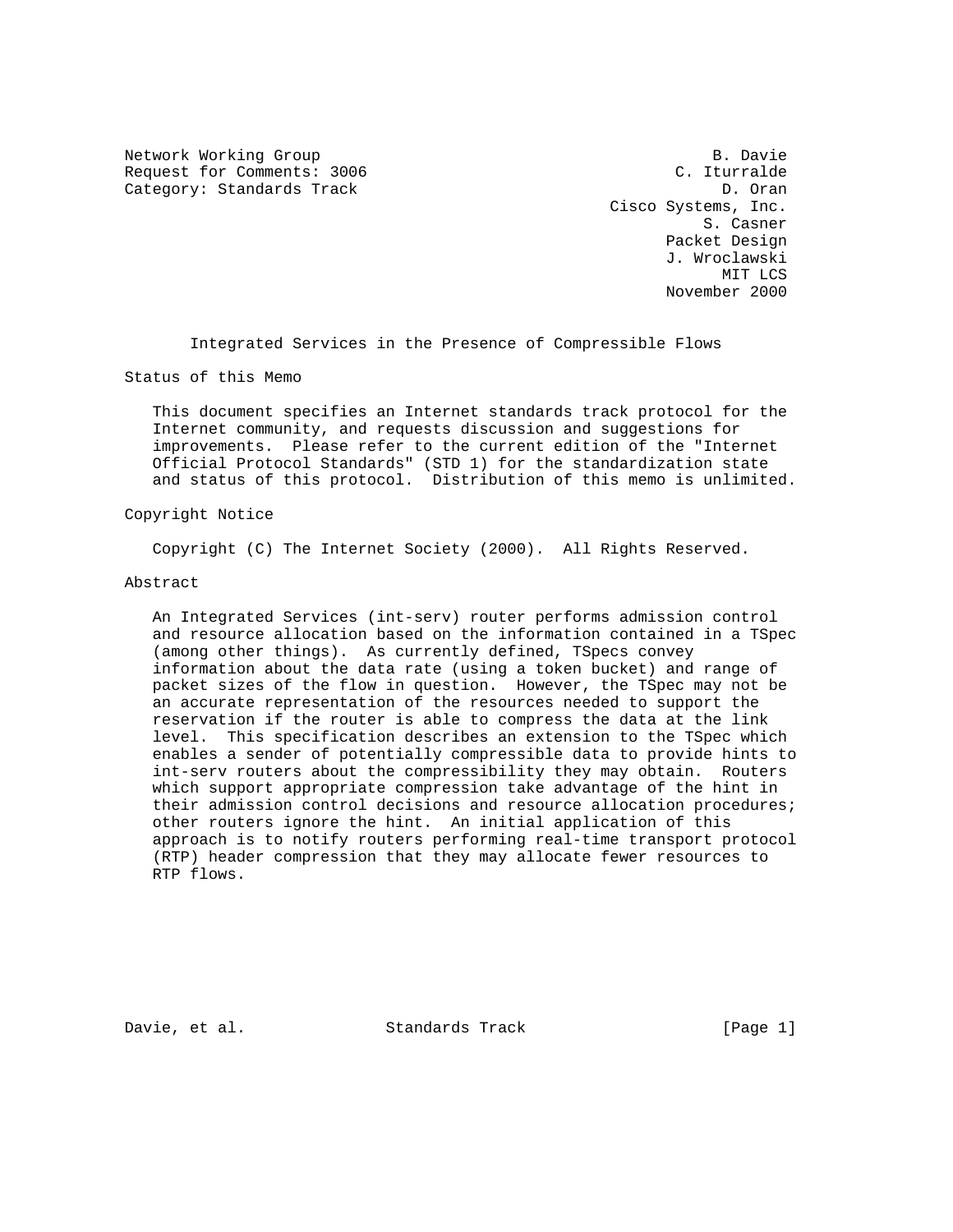Table of Contents

| Addition of a Hint to the Sender TSpec  3    |
|----------------------------------------------|
| Admission Control and Resource Allocation  4 |
|                                              |
|                                              |
|                                              |
|                                              |
|                                              |
|                                              |
|                                              |
|                                              |
|                                              |
|                                              |

### 1. Introduction

 In an Integrated Services network, RSVP [RFC 2205] may be used as a signalling protocol by which end nodes and network elements exchange information about resource requirements, resource availability, and the establishment and removal of resource reservations. The Integrated Services architecture currently defines two services, Controlled-Load [RFC 2211] and Guaranteed [RFC 2212]. When establishing a reservation using either service, RSVP requires a variety of information to be provided by the sender(s) and receiver(s) for a particular reservation which is used for the purposes of admission control and allocation of resources to the reservation. Some of this information is provided by the receiver in a FLOWSPEC object; some is provided by the sender in a SENDER\_TSPEC object [RFC 2210].

 A situation that is not handled well by the current specs arises when a router that is making an admission control decision is able to perform some sort of compression on the flow for which a reservation is requested. For example, suppose a router is able to perform IP/UDP/RTP header compression on one of its interfaces [RFC 2508]. The bandwidth needed to accommodate a compressible flow on that interface would be less than the amount contained in the SENDER\_TSPEC. Thus the router might erroneously reject a reservation that could in fact have been accommodated. At the same time, the sender is not at liberty to reduce its TSpec to account for the compression of the data, since it does not know if the routers along the path are in fact able to perform compression. Furthermore, it is probable that only a subset of the routers on the path (e.g., those connected to low-speed serial links) will perform compression.

Davie, et al. Standards Track [Page 2]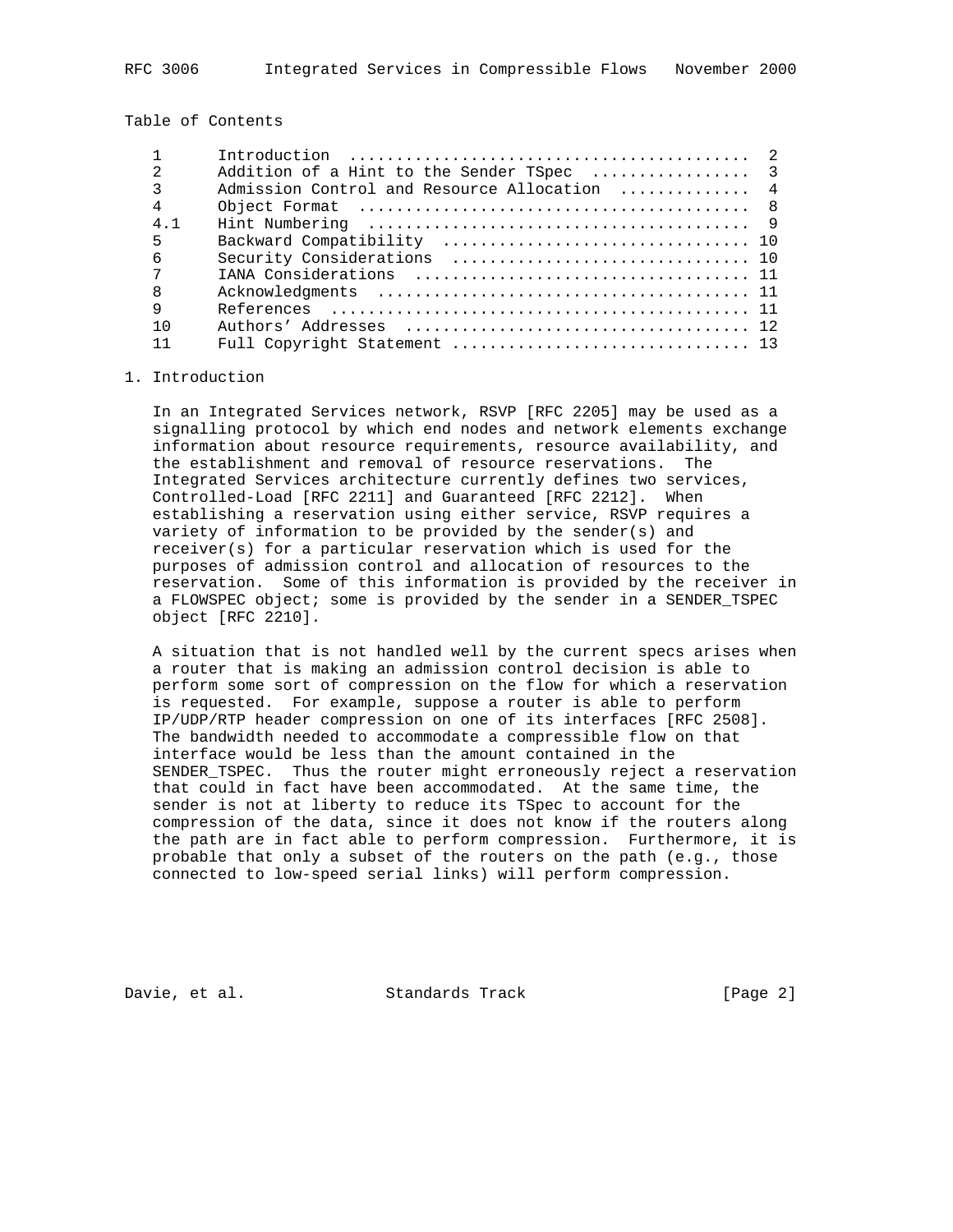This specification describes a mechanism by which the sender can provide a hint to network elements regarding the compressibility of the data stream that it will generate. Network elements may use this hint as an additional piece of data when making admission control and resource allocation decisions.

 This specification is restricted to the case where compression is performed only on a link-by-link basis, as with header compression. Other cases (e.g., transcoding, audio silence detection) which would affect the bandwidth consumed at all downstream nodes are for further study. In these latter cases, it would be necessary to modify a sender TSpec as it is passed through a compressing node. In the approach presented here, the sender TSpec that appears on the wire is never modified, just as specified in [RFC 2210].

2. Addition of a Hint to the Sender TSpec

 The appropriate place for a 'compressibility hint' is the Sender TSpec. The reasons for this choice are:

- The sender is the party who knows best what the data will look like.
- Unlike the Adspec, the Sender TSpec is not modified in transit
- From the perspective of RSVP, the Sender TSpec is a set of opaque parameters that are passed to 'traffic control' (admission control and resource allocation); the compressibility hint is just such a parameter.

 An alternative to putting this information in the TSpec would be to use an additional object in the RSVP PATH message. While this could be made to work for RSVP, it does not address the issue of how to get the same information to an intserv router when mechanisms other than RSVP are used to reserve resources. It would also imply a change to RSVP message processing just for the purposes of getting more information to entities that are logically not part of RSVP (admission control and resource allocation). The inclusion of the information in the TSpec seems preferable and more consistent with the Integrated Services architecture.

 The contents of the hint are likely to vary depending on the exact scenario. The hint needs to tell the routers that receive it:

 - the type of compression that is possible on this flow (e.g. IP/UDP/RTP);

Davie, et al. Standards Track [Page 3]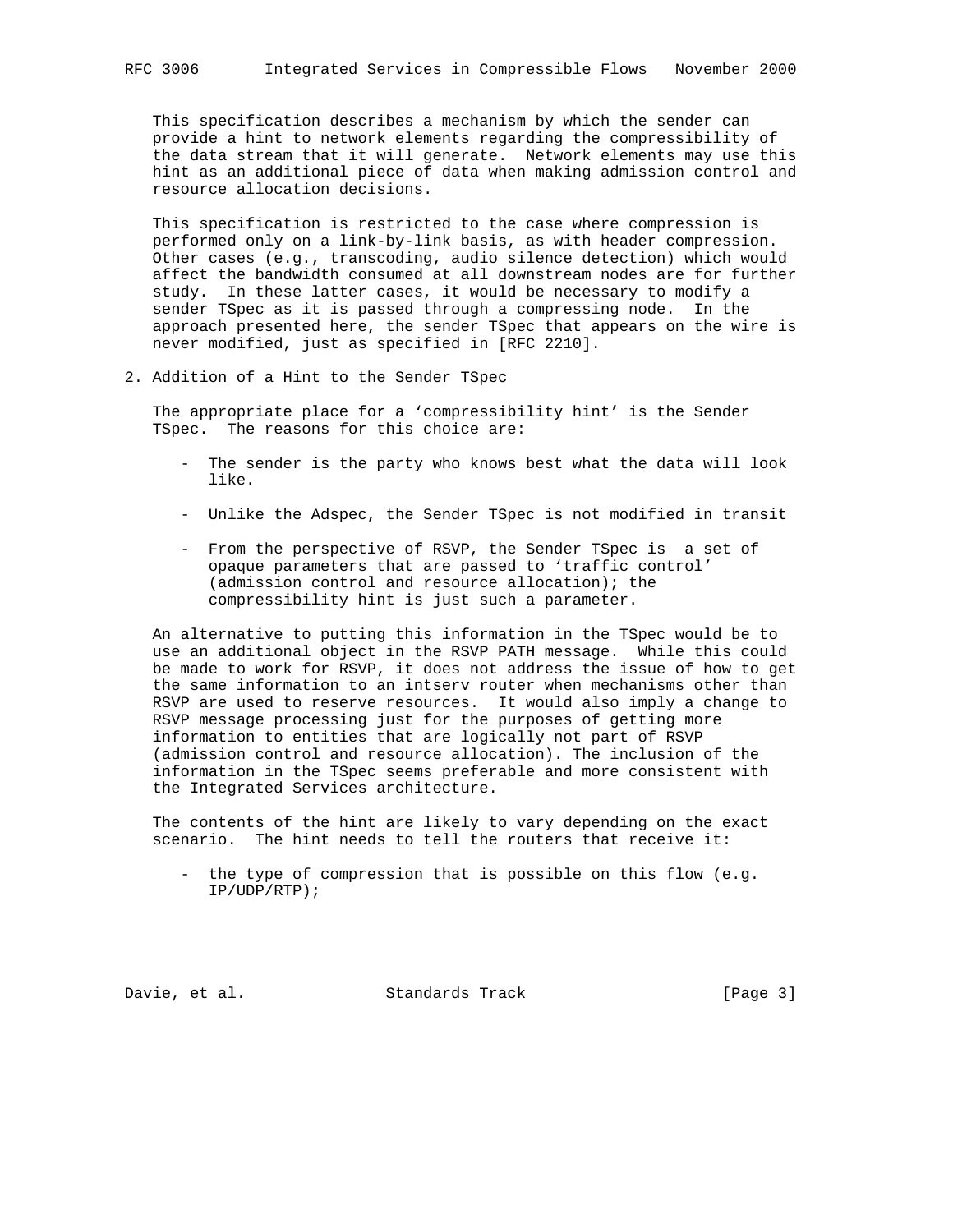- enough information to enable a router to determine the likely compression ratio that may be achieved.

 In a simple case such as IP/UDP/RTP header compression, it may be sufficient to tell the routers nothing more than the fact that IP/UDP/RTP data is being sent. Knowing this fact, the maximum packet size of the flow (from the TSpec), and the local conditions at the router, may be sufficient to allow the router to determine the reduction in bandwidth that compression will allow. In other cases, it may be helpful or necessary for the sender to include additional quantitative information to assist in the calculation of the compression ratio. To handle these cases, additional parameters containing various amounts of information may be added to the sender TSpec. Details of the encoding of these parameters, following the approach originally described in [RFC 2210] are described below.

3. Admission Control and Resource Allocation

 Integrated Services routers make admission control and resource allocation decisions based on, among other things, information in the sender TSpec. If a router receives a sender TSpec which contains a compressibility hint, it may use the hint to calculate a 'compressed TSpec' which can be used as input to the admission control and resource allocation processes in place of the TSpec provided by the sender. To make this concrete, consider the following simple example. A router receives a reservation request for controlled load service where:

- The Sender TSpec and Receiver TSpec contain identical token bucket parameters;
- The rate parameter in the token bucket  $(r)$  is 48 kbps;
- The token bucket depth (b) is 120 bytes;
- The maximum packet size (M) in the TSpecs is 120 bytes;
- The minimum policed unit (m) is 64 bytes;
- The Sender TSpec contains a compressibility hint indicating that the data is IP/UDP/RTP;
- The compressibility hint includes a compression factor of 70%, meaning that IP/UDP/RTP header compression will cause a reduction in bandwidth consumed at the link level by a factor of 0.7 (the result of compressing 40 bytes of IP/UDP/RTP header to 4 bytes on a 120 byte packet)

Davie, et al. Standards Track [Page 4]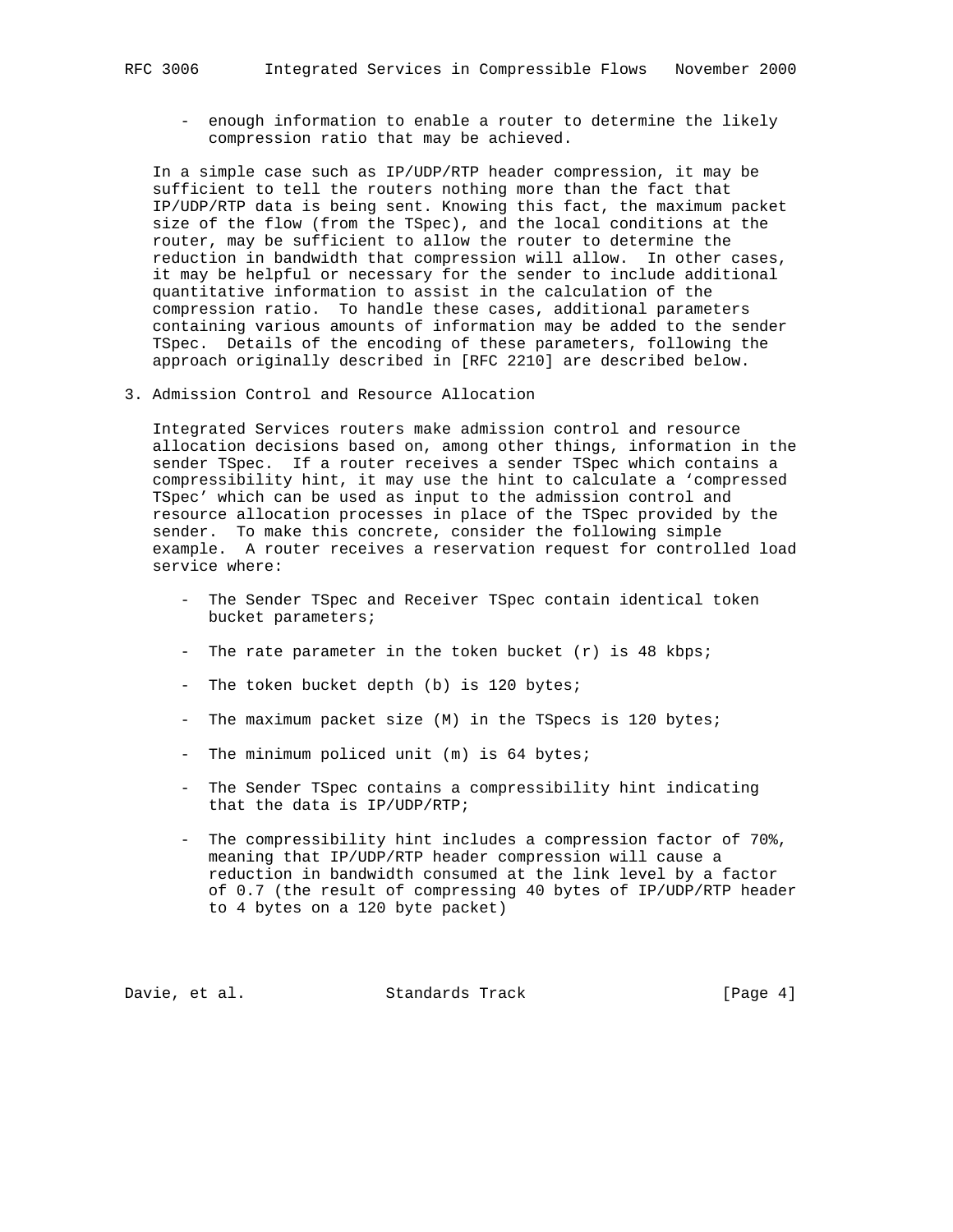- The interface on which the reservation is to be installed is able to perform IP/UDP/RTP header compression.

 The router may thus conclude that it can scale down the token bucket parameters r and b by a factor of 0.7, i.e., to 33.6 kbps and 84 bytes respectively. M may be scaled down by the same factor (to 84 bytes), but a different calculation should be used for m. If the sender actually sends a packet of size m, its header may be compressed from 40 bytes to 4, thus reducing the packet to 28 bytes; this value should be used for m.

 Note that if the source always sends packets of the same size and IP/UDP/RTP always works perfectly, the compression factor is not strictly needed. The router can independently determine that it can compress the 40 bytes of IP/UDP/RTP header to 4 bytes (with high probability). To determine the worst-case (smallest) gain provided by compression, it can assume that the sender always sends maximum sized packets at 48 kbps, i.e., a 120 byte packet every 20 milliseconds. The router can conclude that these packets would be compressed to 84 bytes, yielding a token bucket rate of 33.6 kbps and a token bucket depth of 84 bytes as before. If the sender is willing to allow an independent calculation of compression gain by the router, the explicit compression factor may be omitted from the TSpec. Details of the TSpec encoding are provided below.

 To generalize the above discussion, assume that the Sender TSpec consists of values  $(r, b, p, M, m)$ , that the explicit compression factor provided by the sender is f percent, and that the number of bytes saved by compression is N, independent of packet size. The parameters in the compressed TSpec would be:

 $r' = r * f/100$  $b' = b * f/100$  $p' = p$  $M'$  =  $M-N$  $m' = m-N$ 

The calculations for r' and b' reflect that fact that f is expressed as a percentage and must therefore be divided by 100. The calculations for M' and m' hold only in the case where the compression algorithm reduces packets by a certain number of bytes independent of content or length of the packet, as is true for header compression. Other compression algorithms may not have this property. In determining the value of N, the router may need to make worst case assumptions about the number of bytes that may be removed by compression, which depends on such factors as the presence of UDP checksums and the linearity of RTP timestamps.

Davie, et al. Standards Track [Page 5]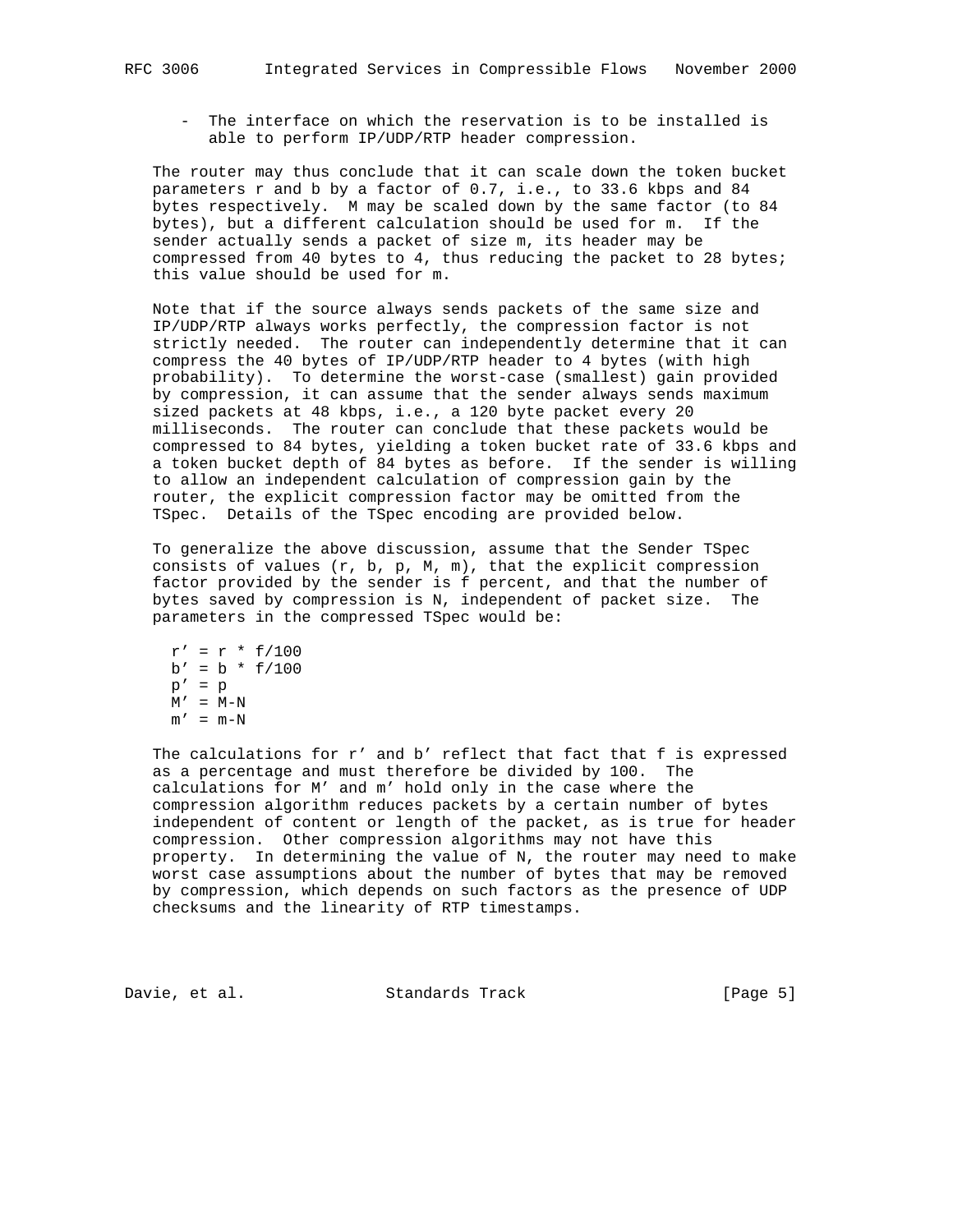All these adjusted values are used in the compressed TSpec. The router's admission control and resource allocation algorithms should behave as if the sender TSpec contained those values. [RFC 2205] provides a set of rules by which sender and receiver TSpecs are combined to calculate a single 'effective' TSpec that is passed to admission control. When a reservation covering multiple senders is to be installed, it is necessary to reduce each sender TSpec by its appropriate compression factor. The set of sender TSpecs that apply to a single reservation on an interface are added together to form the effective sender TSpec, which is passed to traffic control. The effective receiver TSpec need not be modified; traffic control takes the greatest lower bound of these two TSpecs when making its admission control and resource allocation decisions.

 The handling of the receiver RSpec depends on whether controlled load or guaranteed service is used. In the case of controlled load, no additional processing of RSpec is needed. However, a guaranteed service RSpec contains a rate term R which does need to be adjusted downwards to account for compression. To determine how R should be adjusted, we note that the receiver has chosen R to meet a certain delay goal, and that the terms in the delay equation that depend on R are b/R and C/R (when the peak rate is large). The burstsize b in this case is the sum of the burstsizes of all the senders for this reservation, and each of these numbers has been scaled down by the appropriate compression factor. Thus, R should be scaled down using an average compression factor

 $f_{avg} = (b1*f1 + b2*f2 + ... + bn*fn)/(b1 + b2 + ... bn)$ 

 where bk is the burstsize of sender k and fk is the corresponding compression factor for this sender. Note that f\_avg, like the individual fi's, is a percentage. Note also that this results in a compression factor of f in the case where all senders use the same compression factor f.

 To prevent an increase in delay caused by the C/R term when the reduced value of R is used for the reservation, it is necessary for this hop to 'inflate' its value of C by dividing it by (f\_avg/100). This will cause the contribution to delay made by this hop's C term to be what the receiver would expect when it chooses its value of R.

There are certain risks in adjusting the resource requirements downwards for the purposes of admission control and resource allocation. Most compression algorithms are not completely deterministic, and thus there is a risk that a flow will turn out to be less compressible than had been assumed by admission control. This risk is reduced by the use of the explicit compression factor provided by the sender, and may be minimized if the router makes

Davie, et al. Standards Track [Page 6]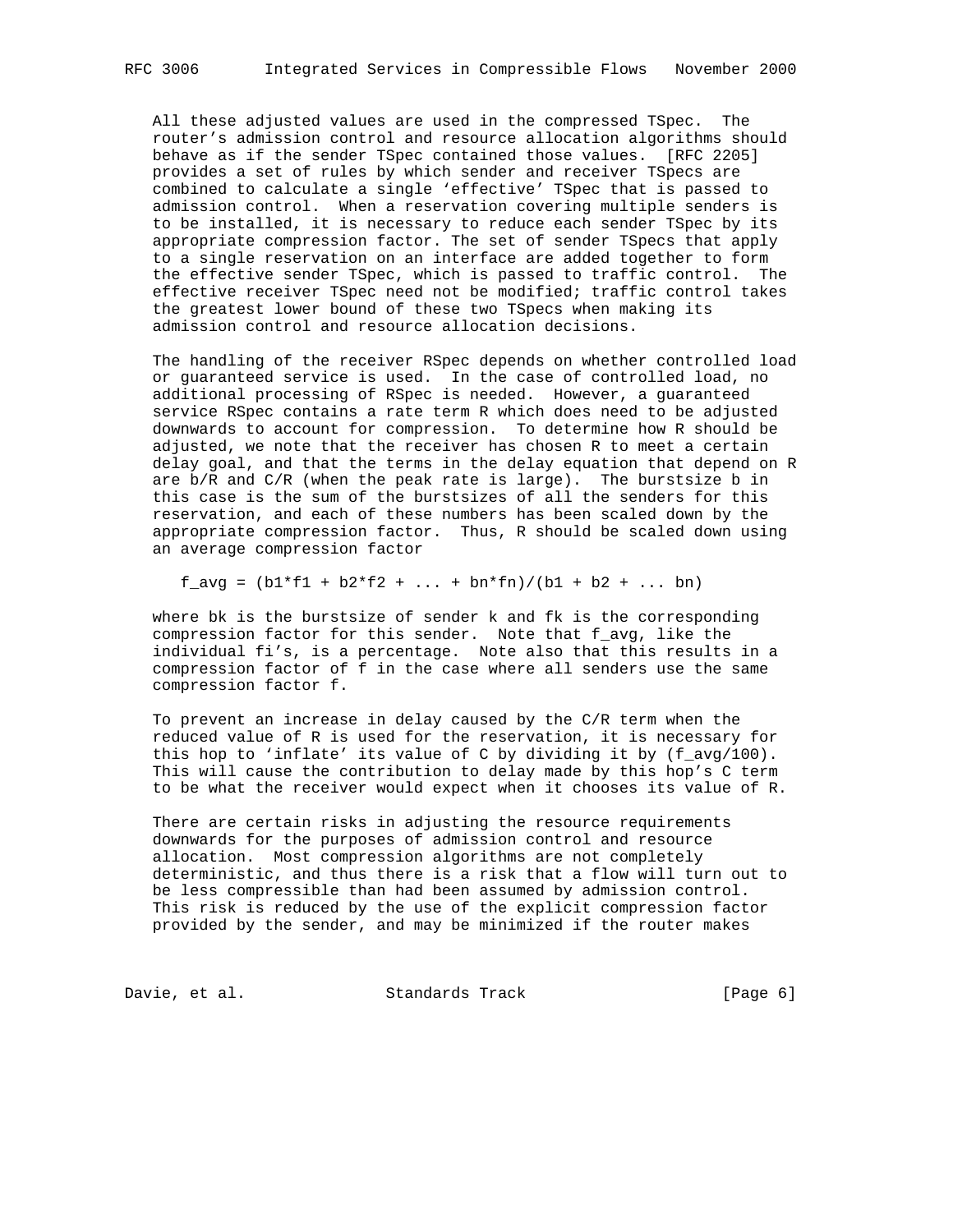worst case assumptions about the amount of compression that may be achieved. This is somewhat analogous to the tradeoff between making worst case assumptions when performing admission control or making more optimistic assumptions, as in the case of measurement-based admission control. If a flow turns out to be less compressible that had been assumed when performing admission control, any extra traffic will need to be policed according to normal intserv rules. For example, if the router assumed that the 48 kbps stream above could be compressed to 33.6 kbps and it was ultimately possible to compress it to 35 kbps, the extra 1.4 kbps would be treated as excess. The exact treatment of such excess is service dependent.

 A similar scenario may arise if a sender claims that data for a certain session is compressible when in fact it is not, or overstates the extent of its compressibility. This might cause the flow to be erroneously admitted, and would cause insufficient resources to be allocated to it. To prevent such behavior from adversely affecting other reserved flows, any flow that sends a compressibility hint should be policed (in any router that has made use of the hint for its admission control) on the assumption that it is indeed compressible, i.e., using the compressed TSpec. That is, if the flow is found to be less compressible than advertised, the extra traffic that must be forwarded by the router above the compressed TSpec will be policed according to intserv rules appropriate for the service. Note that services that use the maximum datagram size M for policing purposes (e.g. guaranteed service [RFC 2210]) should continue to use the uncompressed value of M to allow for the possibility that some packets may not be successfully compressed.

 Note that RSVP does not generally require flows to be policed at every hop. To quote [RFC 2205]:

 Some QoS services may require traffic policing at some or all of (1) the edge of the network, (2) a merging point for data from multiple senders, and/or (3) a branch point where traffic flow from upstream may be greater than the downstream reservation being requested. RSVP knows where such points occur and must so indicate to the traffic control mechanism.

 For the purposes of policing, a router which makes use of the compressibility hint in a sender TSpec should behave as if it is at the edge of the network, because it is in a position to receive traffic from a sender that, while it passed through policing at the real network edge, may still need to be policed if the amount of data sent exceeds the amount described by the compressed TSpec.

Davie, et al. Standards Track [Page 7]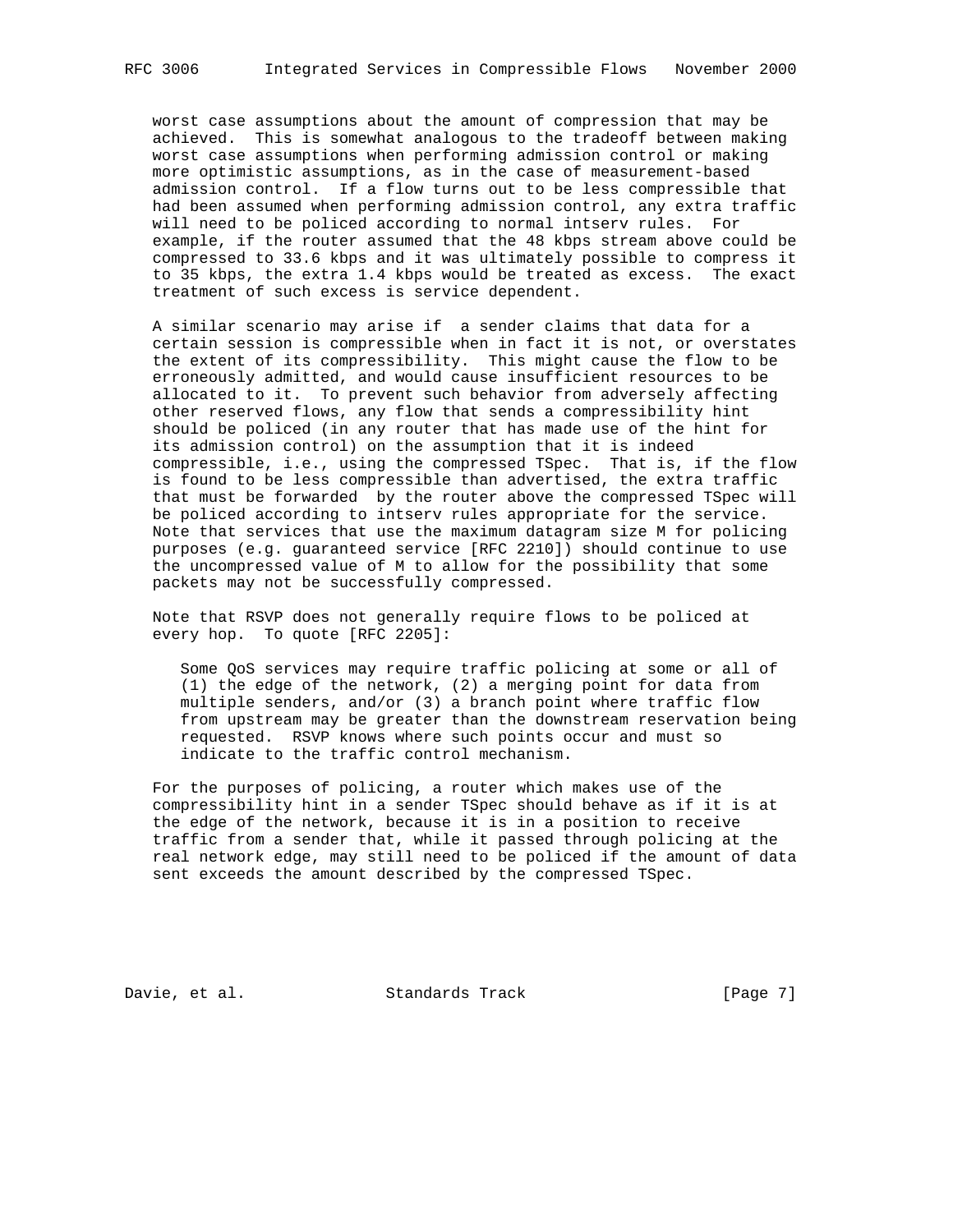# 4. Object Format

 The compressibility hint may be included in the sender TSpec using the encoding rules of Appendix A in [RFC 2210]. The complete sender TSpec is as follows:

|              | 31                                                                                                                                                                                                                                                                                                                                                                                                                                                                                                                                                                        | 24   23                                                                                                                                           |                                 |  | 16 15 8 7                                                 | $\Omega$ |  |
|--------------|---------------------------------------------------------------------------------------------------------------------------------------------------------------------------------------------------------------------------------------------------------------------------------------------------------------------------------------------------------------------------------------------------------------------------------------------------------------------------------------------------------------------------------------------------------------------------|---------------------------------------------------------------------------------------------------------------------------------------------------|---------------------------------|--|-----------------------------------------------------------|----------|--|
| $\mathbf{1}$ |                                                                                                                                                                                                                                                                                                                                                                                                                                                                                                                                                                           | $\begin{array}{ c c c c c } \hline 0 & (a) & \mbox{\quad} & \mbox{\quad} & \mbox{\quad} & \mbox{\quad} & \mbox{\quad} & \mbox{\quad} \end{array}$ | the contract of the contract of |  | 10(h)                                                     |          |  |
| 2            |                                                                                                                                                                                                                                                                                                                                                                                                                                                                                                                                                                           | 1 (c) $ 0 $ reserved $ $ 9 (d)                                                                                                                    |                                 |  |                                                           |          |  |
| 3            |                                                                                                                                                                                                                                                                                                                                                                                                                                                                                                                                                                           | 127 (e) $\vert$ 0 (f) $\vert$                                                                                                                     |                                 |  | 5(q)                                                      |          |  |
| 4            |                                                                                                                                                                                                                                                                                                                                                                                                                                                                                                                                                                           |                                                                                                                                                   |                                 |  | Token Bucket Rate [r] (32-bit IEEE floating point number) |          |  |
| 5            | Token Bucket Size [b] (32-bit IEEE floating point number)                                                                                                                                                                                                                                                                                                                                                                                                                                                                                                                 |                                                                                                                                                   |                                 |  |                                                           |          |  |
| 6            | Peak Data Rate [p] (32-bit IEEE floating point number)                                                                                                                                                                                                                                                                                                                                                                                                                                                                                                                    |                                                                                                                                                   |                                 |  |                                                           |          |  |
| 7            | Minimum Policed Unit [m] (32-bit integer)                                                                                                                                                                                                                                                                                                                                                                                                                                                                                                                                 |                                                                                                                                                   |                                 |  |                                                           |          |  |
| 8            | Maximum Packet Size [M] (32-bit integer)                                                                                                                                                                                                                                                                                                                                                                                                                                                                                                                                  |                                                                                                                                                   |                                 |  |                                                           |          |  |
| 9            |                                                                                                                                                                                                                                                                                                                                                                                                                                                                                                                                                                           |                                                                                                                                                   |                                 |  |                                                           |          |  |
| 10           | Hint (assigned number)                                                                                                                                                                                                                                                                                                                                                                                                                                                                                                                                                    |                                                                                                                                                   |                                 |  |                                                           |          |  |
| 11           | Compression factor [f] (32-bit integer)                                                                                                                                                                                                                                                                                                                                                                                                                                                                                                                                   |                                                                                                                                                   |                                 |  |                                                           |          |  |
|              | $(a)$ - Message format version number $(0)$<br>(b) - Overall length (10 words not including header)<br>(c) - Service header, service number 1 (default/global<br>information)<br>(d) - Length of service 1 data, 9 words not including header<br>(e) - Parameter ID, parameter 127 (Token_Bucket_TSpec)<br>(f) - Parameter 127 flags (none set)<br>(g) - Parameter 127 length, 5 words not including header<br>(h) - Parameter ID, parameter 126 (Compression_Hint)<br>$(i)$ - Parameter 126 flags (none set)<br>(j) - Parameter 126 length, 2 words not including header |                                                                                                                                                   |                                 |  |                                                           |          |  |

 The difference between this TSpec and the one described in [RFC 2210] is that the overall length contained in the first word is increased by 3, as is the length of the 'service 1 data', and the original TSpec parameters are followed by a new parameter, the compressibility hint. This parameter contains the standard parameter header, and an

Davie, et al. Standards Track [Page 8]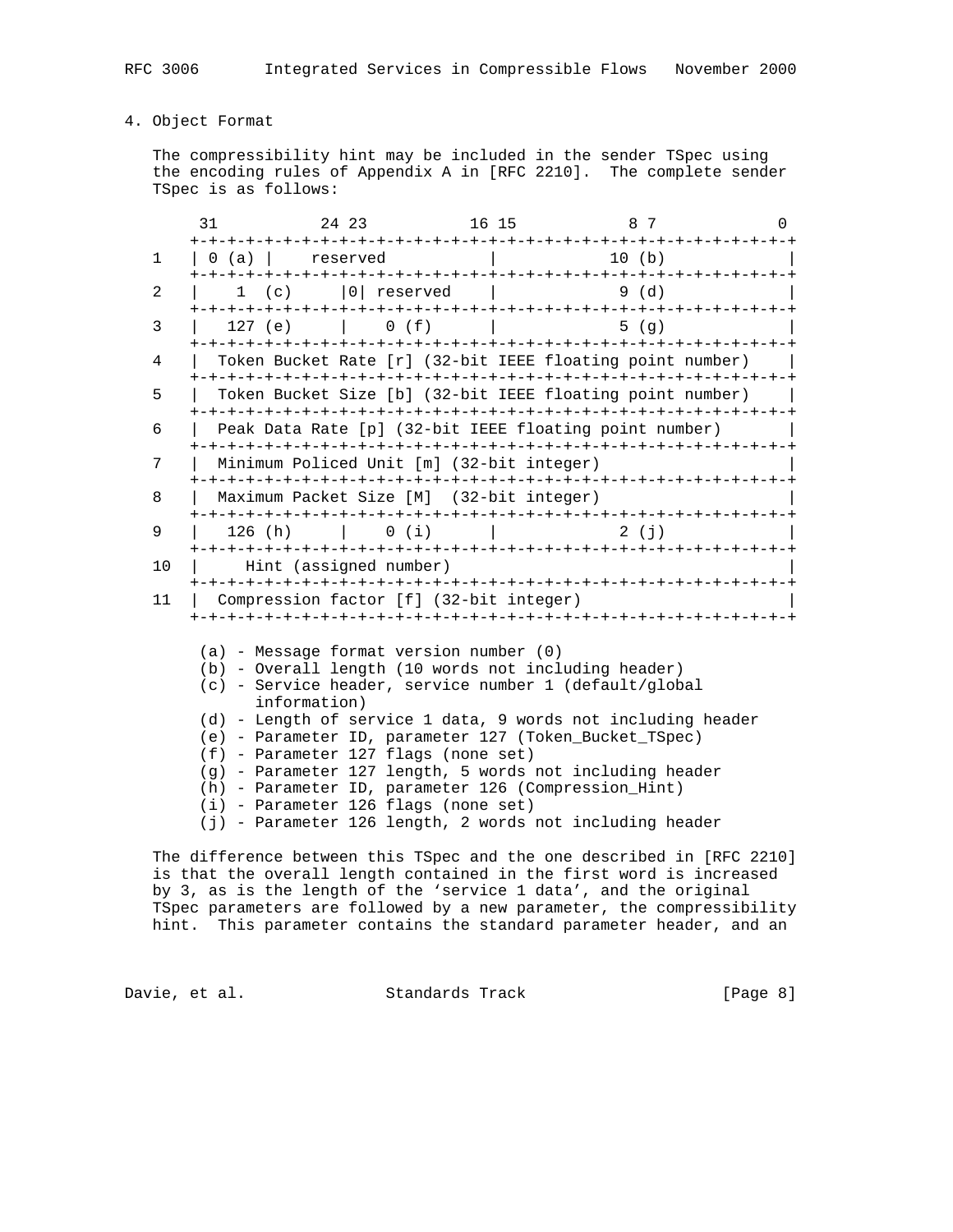assigned number indicating the type of compression that is possible on this data. Different values of the hint would imply different compression algorithms may be applied to the data. Details of the numbering scheme for hints appear below.

 Following the hint value is the compression factor f, expressed as a 32 bit integer representing the factor as a percentage value. The valid range for this factor is (0,100]. A sender that does not know what value to use here or wishes to leave the compression factor calculation to the routers' discretion may use the reserved value 0 to indicate this fact. Zero is reserved because it is not possible to compress a data stream to zero bits per second. The value 100 indicates that no compression is expected on this stream.

 In some cases, additional quantitative information about the traffic may be required to enable a router to determine the amount of compression possible. In this case, a different encoding of the parameter would be required.

 In some cases it may be desirable to include more than one hint in a Tspec (e.g., because more than one compression scheme could be applied to the data.) In this case, multiple instances of parameter 126 may appear in the Tspec and the overall length of the Tspec and the length of the Service 1 data would be increased accordingly.

 Note that the Compression\_Hint is, like the Token\_Bucket\_Tspec, not specific to a single service, and thus has a parameter value less than 128. It is also included as part of the default/global information (service number 1).

### 4.1. Hint Numbering

 Hints are represented by a 32 bit field, with the high order 16 bits being the IP-compression-protocol number as defined in [RFC 1332] and [RFC 2509]. The low order 16 bits are a sub-option for the cases where the IP-compression-protocol number alone is not sufficient for int-serv purposes. The following hint values are required at the time of writing:

- hint = 0x002d0000: IP/TCP data that may be compressed according to [RFC 1144]
- hint = 0x00610000: IP data that may be compressed according to [RFC 2507]
- hint = 0x00610100: IP/UDP/RTP data that may be compressed according to [RFC 2508]

Davie, et al. Standards Track [Page 9]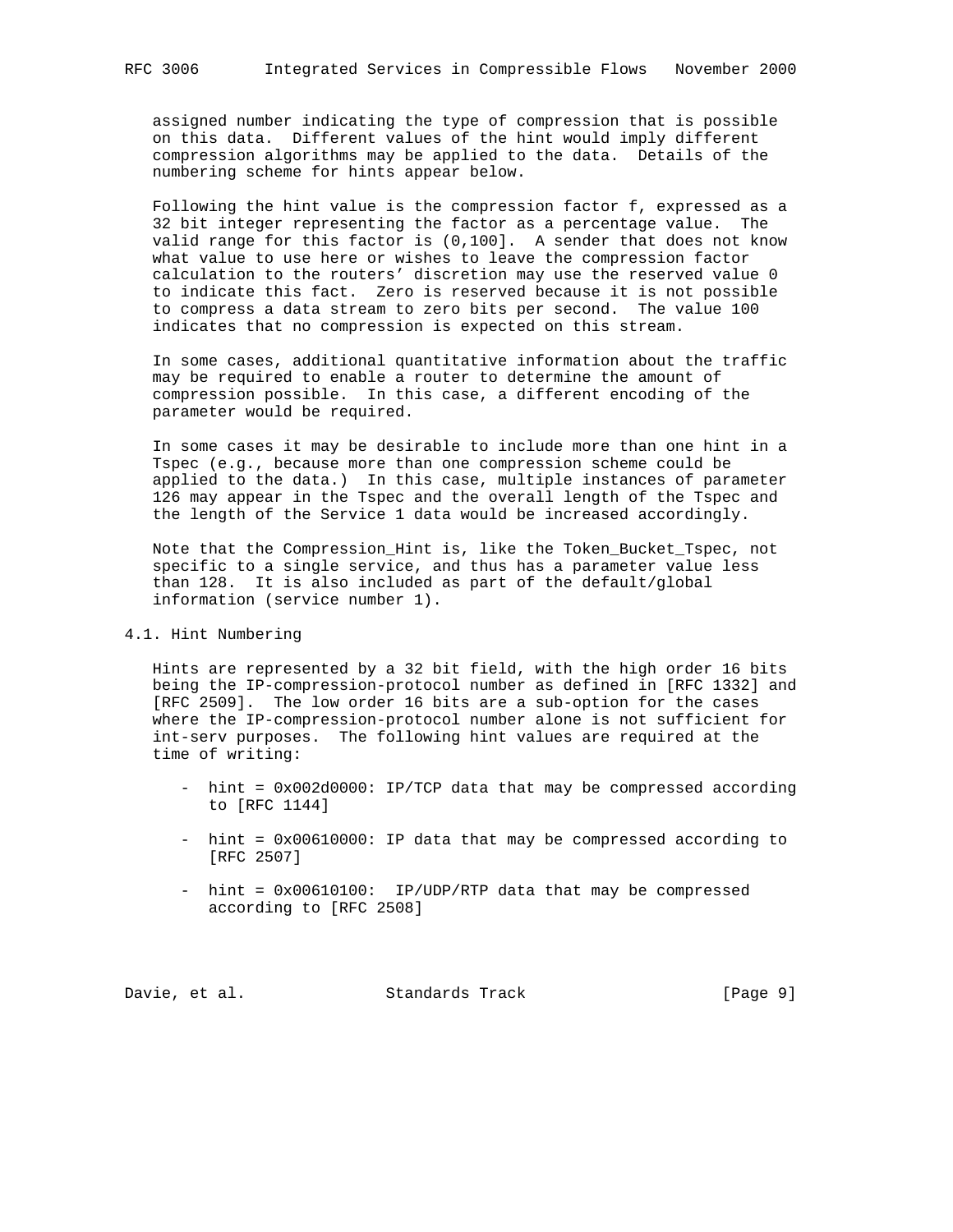#### 5. Backward Compatibility

 It is desirable that an intserv router which receives this new TSpec format and does not understand the compressibility hint should silently ignore the hint rather than rejecting the entire TSpec (or the message containing it) as malformed. While [RFC 2210] clearly specifies the format of TSpecs in a way that they can be parsed even when they contain unknown parameters, it does not specify what action should be taken when unknown objects are received. Thus it is quite possible that some RSVP implementations will discard PATH messages containing a TSpec with the compressibility hint. In such a case, the router should send a PathErr message to the sending host. The message should indicate a malformed TSpec (Error code 21, Sub-code 04). The host may conclude that the hint caused the problem and send a new PATH without the hint.

 For the purposes of this specification, it would be preferable if unknown TSpec parameters could be silently ignored. In the case where a parameter is silently ignored, the node should behave as if that parameter were not present, but leave the unknown parameter intact in the object that it forwards. This should be the default for unknown parameters of the type described in [RFC 2210].

 It is possible that some future modifications to [RFC 2210] will require unknown parameter types to cause an error response. This situation is analogous to RSVP's handling of unknown objects, which allows for three different response to an unknown object, based on the highest two bits of the Class-Num. One way to handle this would be to divide the parameter space further than already done in [RFC 2216]. For example, parameter numbers of the form x1xxxxxx could be silently ignored if unrecognized, while parameter numbers of the form x0xxxxxx could cause an error response if unrecognized. (The meaning of the highest order bit is already fixed by [RFC 2216].) A third possibility exists, which is to remove the unrecognized parameter before forwarding, but this does not seem to be useful.

6. Security Considerations

 The extensions defined in this document pose essentially the same security risks as those of [RFC 2210]. The risk that a sender will falsely declare his data to be compressible is equivalent to the sender providing an insufficiently large TSpec and is dealt with in the same way.

Davie, et al. Standards Track [Page 10]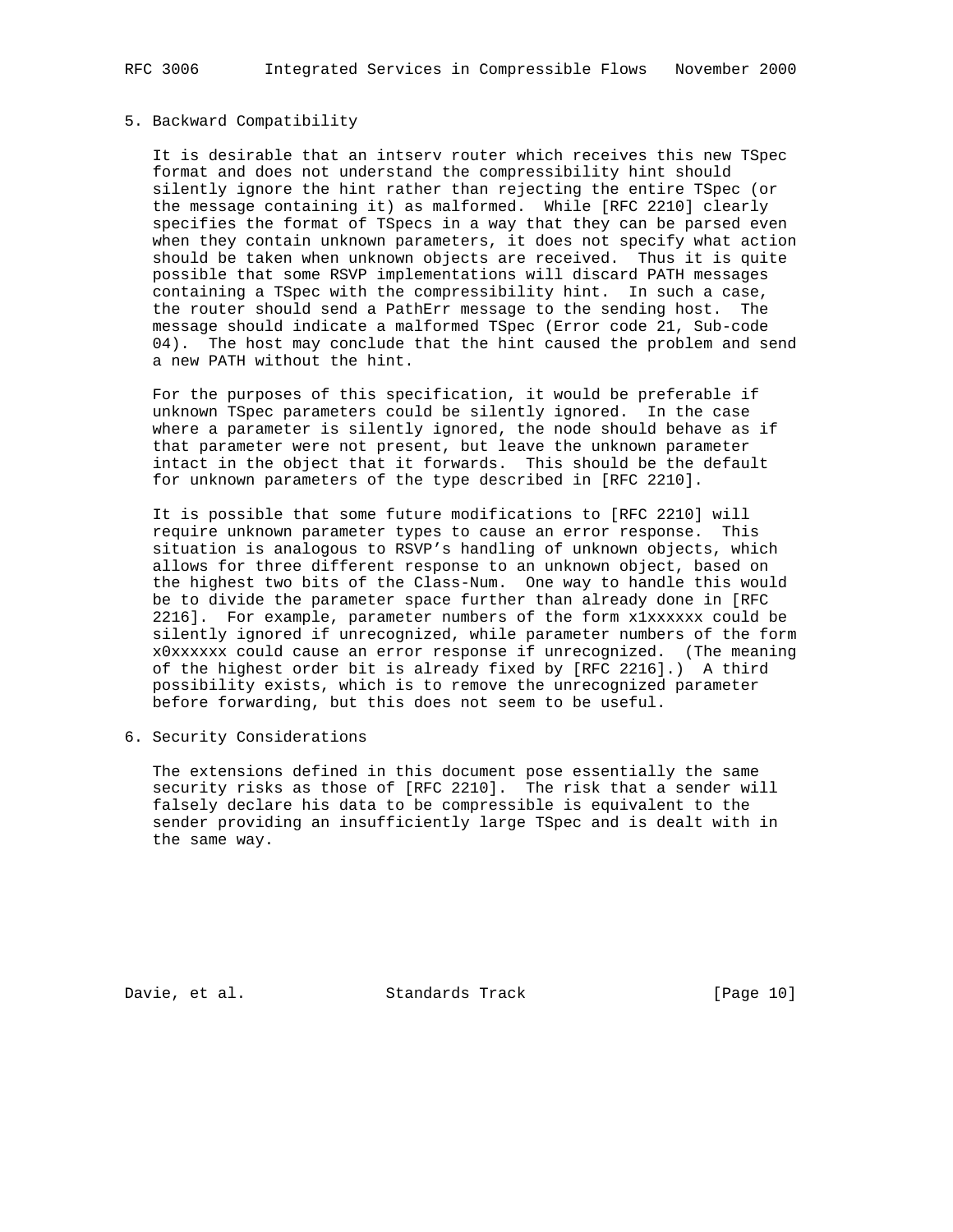7. IANA Considerations

 This specification relies on IANA-assigned numbers for the compression scheme hint. Where possible the existing numbering scheme for compression algorithm identification in PPP has been used, but it may in the future be necessary for IANA to assign hint numbers purely for the purposes of int-serv.

8. Acknowledgments

 Carsten Borman and Mike DiBiasio provided much helpful feedback on this document.

- 9. References
	- [RFC 1144] Jacobson, V., "Compressing TCP/IP Headers for Low-Speed Serial Links", RFC 1144, February 1990.
	- [RFC 1332] McGregor, G., "The PPP Internet Protocol Control Protocol (IPCP)", RFC 1332, May 1992.
	- [RFC 2205] Braden, R., Zhang, L., Berson, S., Herzog, S. and S. Jamin, "Resource ReSerVation Protocol (RSVP) -- Version 1 Functional Specification", RFC 2205, September 1997.
	- [RFC 2210] Wroclawski, J., "The Use of RSVP with IETF Integrated Services", RFC 2210, September 1997.
	- [RFC 2211] Wroclawski, J., "Specification of the Controlled-Load Network Element Service", RFC 2211, September 1997.
	- [RFC 2212] Shenker, S., Partridge, C. and R. Guerin, "Specification of Guaranteed Quality of Service", RFC 2212, September 1997.
	- [RFC 2216] Shenker, S. and J. Wroclawski, "Network Element Service Specification Template", RFC 2216, September 1997.
	- [RFC 2507] Degermark, M., Nordgren, B. and S. Pink,"Header Compression for IP", RFC 2507, February 1999.
	- [RFC 2508] Casner, S. and V. Jacobson, "Compressing IP/UDP/RTP Headers for Low-Speed Serial Links", RFC 2508, February 1999.
	- [RFC 2509] Engan, M., Casner, S. and C. Bormann, "IP Header Compression over PPP", RFC 2509, February 1999.

Davie, et al. Standards Track [Page 11]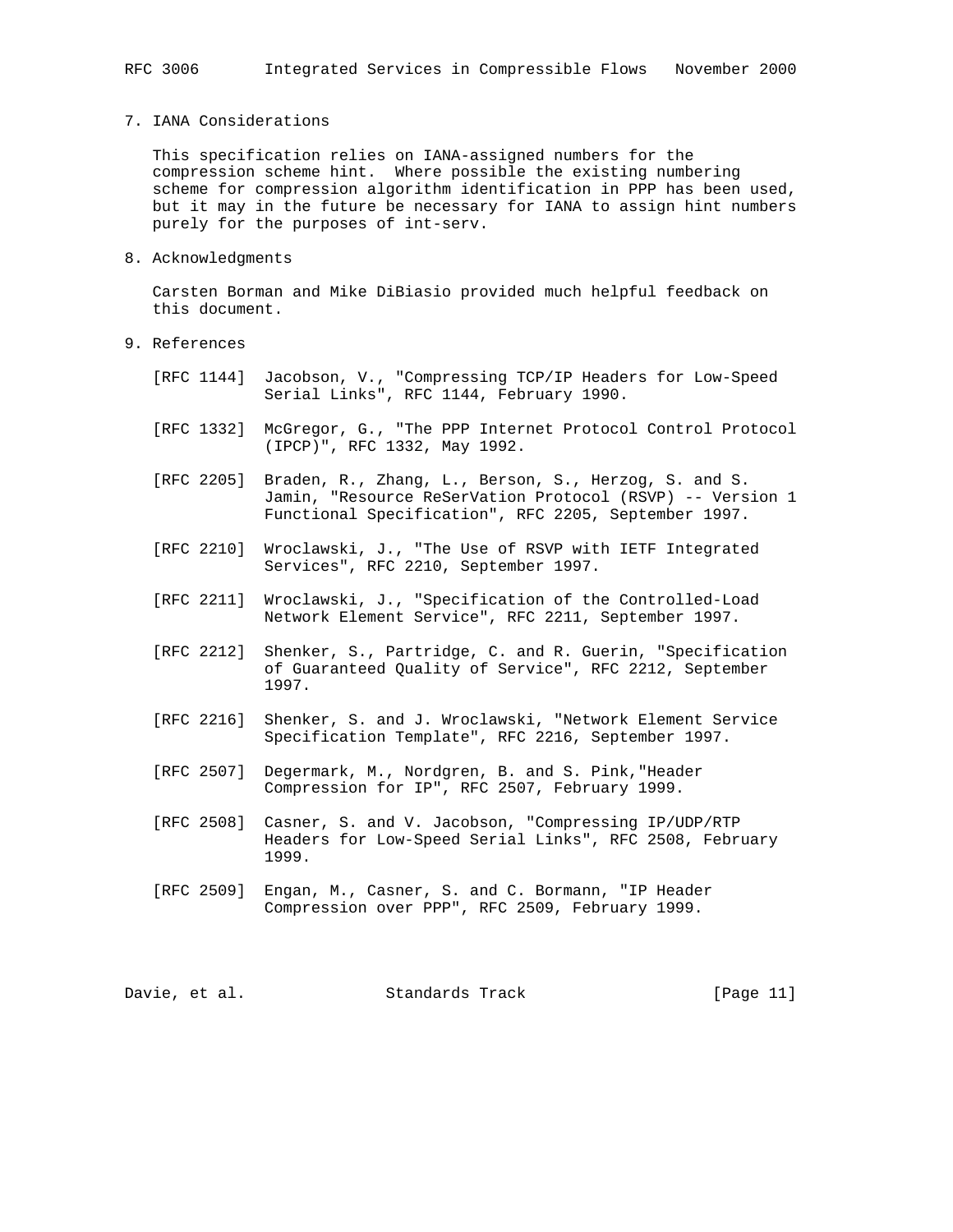10. Authors' Addresses

 Bruce Davie Cisco Systems, Inc. 250 Apollo Drive Chelmsford, MA, 01824

EMail: bsd@cisco.com

 Carol Iturralde Cisco Systems, Inc. 250 Apollo Drive Chelmsford, MA, 01824

EMail: cei@cisco.com

 Dave Oran Cisco Systems, Inc. 170 Tasman Drive San Jose, CA, 95134

EMail: oran@cisco.com

 Stephen L. Casner Packet Design 66 Willow Place Menlo Park, CA 94025

EMail: casner@acm.org

 John Wroclawski MIT Laboratory for Computer Science 545 Technology Sq. Cambridge, MA 02139

EMail: jtw@lcs.mit.edu

Davie, et al. Standards Track [Page 12]